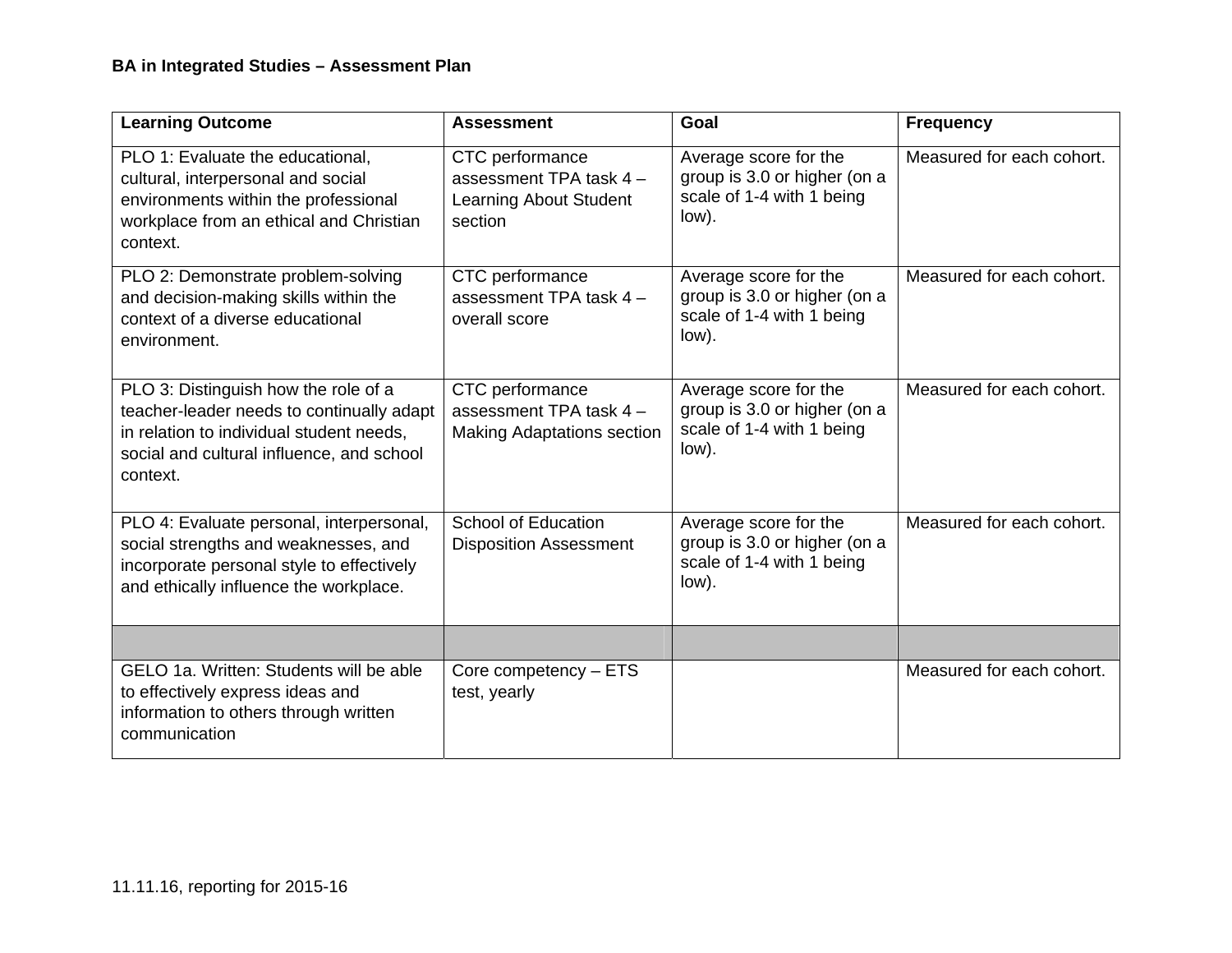| GELO 1b. Oral: Students will be able to<br>effectively express ideas and information<br>to others through oral communication                                                                    | Core competency -CP<br>interview                                            | Average score for the<br>group is 3.0 or higher (on a<br>scale of 1-4 with 1 being<br>low).                                      | Measured for each cohort. |
|-------------------------------------------------------------------------------------------------------------------------------------------------------------------------------------------------|-----------------------------------------------------------------------------|----------------------------------------------------------------------------------------------------------------------------------|---------------------------|
| GELO 1c. Information Literacy: Students<br>will be able to access and cite<br>information as well as evaluate the logic,<br>validity, and relevance of information<br>from a variety of sources | Core competency - 410 Sig<br><b>Assessment</b>                              | Average score for the<br>group is 3.0 or higher (on a<br>scale of 1-4 with 1 being<br>low).                                      | Measured for each cohort. |
| GELO 1d. Critical Thinking: Students will<br>be able to examine, critique and<br>synthesize information in order to arrive<br>at reasoned conclusions                                           | Core competency - ETS<br>test gives this<br><b>TPA task 1 overall score</b> | Average score for the<br>group is 3.0 or higher (on a<br>scale of 1-4 with 1 being<br>low).                                      | Measured for each cohort. |
| GELO 1e. Quantitative Reasoning:<br>Students will be able to solve problems<br>that are quantitative in nature                                                                                  | Core competency - ETS<br>test gives this                                    |                                                                                                                                  | Measured for each cohort. |
| GELO 2a. Students will develop an<br>understanding of self that fosters<br>personal wellbeing. (Not required for<br>ADC students.)                                                              | <b>Disposition assessment,</b><br>criteria 4 on" Reflective<br>Learner"     | Average score for the<br>group is 3.0 or higher (on a<br>scale of 1-4 with 1 being<br>low).                                      | Measured for each cohort. |
| GELO 2b. Students will understand and<br>appreciate diverse forms of artistic<br>expression. (Not required for ADC<br>students.)                                                                | <b>Fieldwork Experience</b><br><b>Evaluation Form</b>                       | 90% of candidates will<br>receive a rating of "strong"<br>on a rating scale that<br>includes "weak",<br>"adequate" and "strong". | Measured for each cohort. |